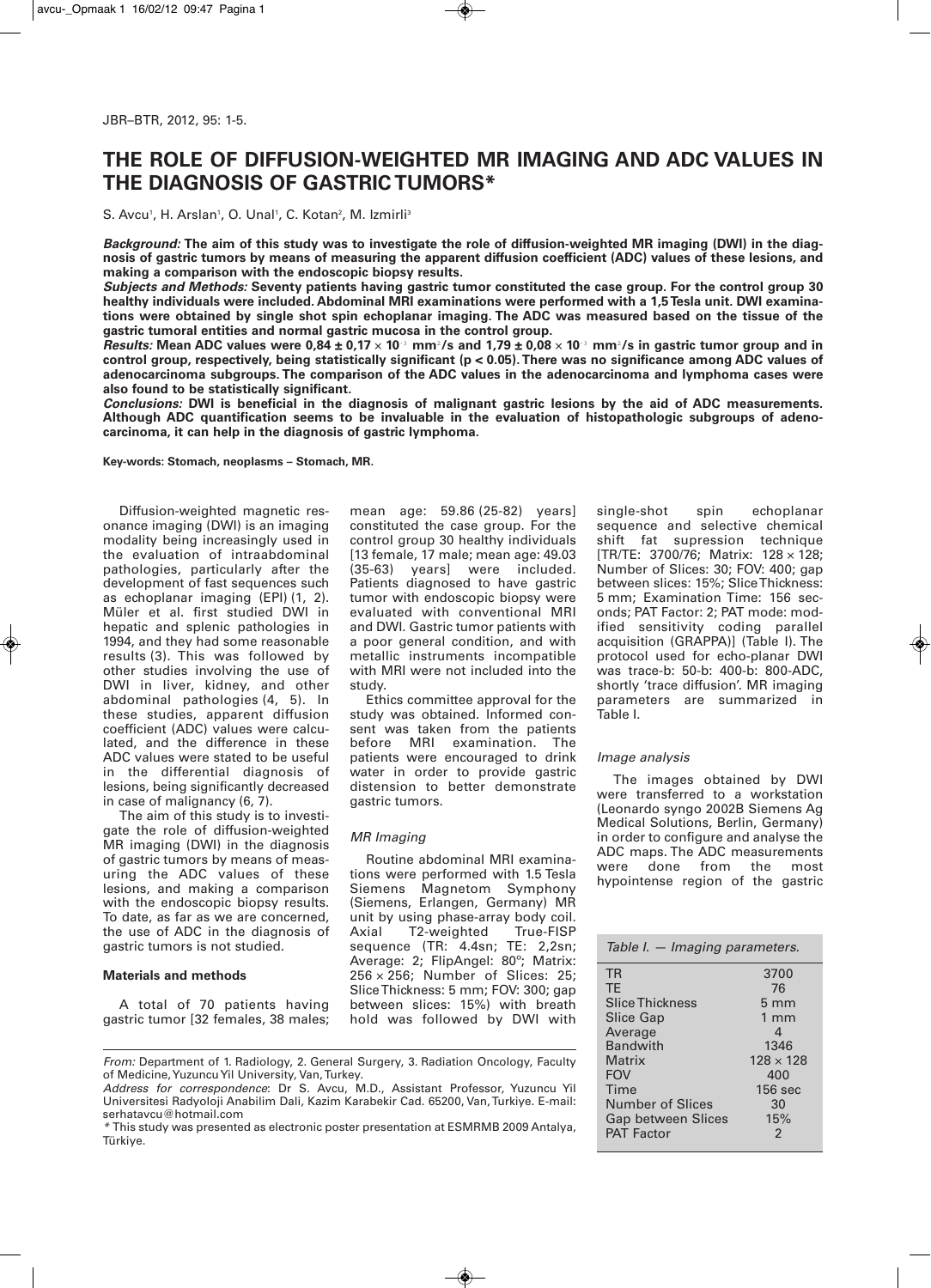tumor by placing circular region of interest (ROI) on the lesion in patient group and from the normal gastric wall in control group. The areas of ROI 45-70 mm2 in the patient group and 3.2-7 mm<sup>2</sup> in the control group.

The signal intensity changes of the lesions were determined due to their appearance on  $b = 800$  'trace' images and due to their signal on ADC map. The gastric tumors were seen hyperintense on  $b = 800$ images and hypointense on ADC map. The consistency of the diagnoses of gastric cancer based on DWI and ADC measurements were evaluated by comparison with endoscopic biopsy results.

## *Statistical analysis*

With SPSS programme, one-way ANOVA test was used to compare the ADC values of the gastric tumor cases and the control group. Kruskal-Wallis test was used in the comparison of the ADC values in adenocarcinoma subgroups, while using Mann-Whitney U test for the comparison of gastric lymphoma cases and adenocarcinoma subgroups.The level of significance was accepted as 5%.

#### **Results**

All the gastric tumors in this study had an increased signal on DWI and decreased signal on ADC maps. Mean ADC values were  $0.84 \pm 0.17 \times 10^{3}$  mm<sup>2</sup>/s and  $1.79 \pm 0.08 \times 10^{3}$  $10^{-3}$  mm<sup>2</sup>/s  $1,79 \pm 0.08 \times$  $10<sup>3</sup>$  mm<sup>2</sup>/s in gastric tumor group and in control group, respectively, which was statistically significant (p < 0.05). In other words, mean ADC values of gastric tumors were significantly lower than that of normal gastric mucosa (Table II). On the other hand, there was no significance among the ADC values of adenocarcinoma subgroups  $(p > 0.05)$  (Fig. 1, 2).

The comparison of the ADC values in the adenocarcinoma and lymphoma cases were found to be statistically significant, being  $0.85 \pm$  $0,16 \times 10^{3}$  mm<sup>2</sup>/s and  $1,09 \pm 0,08 \times 10^{3}$  $10<sup>3</sup>$  mm<sup>2</sup>/s, respectively. The mean ADC values of adenocarcinoma cases was significantly lower than that of lymphoma cases  $(p < 0.05)$ (Table III) (Fig. 3).

The cut-off value in ROC (Receiver Operator Characteristics) curve for differentiating gastric malignancy and normal gastric wall according to ADC values was found to be  $1.12 \times$  $10<sup>3</sup>$  mm<sup>2</sup>/sec. Based on this value, the sensitivity was 100% and specificity was 98,6%.

*Table II. — Descriptive statistics for ADC values in gastric tumor group and control group.*

|                 |                         | N        | Mean             | <b>St. Deviation</b> | St. Error          |  |
|-----------------|-------------------------|----------|------------------|----------------------|--------------------|--|
| <b>ADC</b>      | Gastric tumor<br>Normal | 70<br>30 | 0.8410<br>1.7887 | 0.16632<br>0.07829   | 0.01988<br>0.01429 |  |
| $*(p < 0.05)$ . |                         |          |                  |                      |                    |  |

D









#### **Discussion**

Gastric cancer is the second most common malignancy worldwide, and is influenced by geographic, ethnic, and socioeconomic factors. It is seen rather less common in western countries (8-11). It usually has metastatic spread at the time of diagnosis (12). Despite advanced diagnostic modalities, there is still some difficulty in the diagnosis and staging of gastric tumors (13).

Diffusion is the randomized microscopic movements of water molecules, and is a sensitive parameter in tissue characterization. In

*Fig. 1.* — On DWI (A), a lesion on gastric antrum which histopathology revealed adenocarcinoma is seen showing restriction in diffusion (arrows). On ADC map (), the lesion has a mean ADC value of 0,66 × 10– ³ mm²/sec. CT (C), histopathologic (D), and endoscopic (E) images of the lesion are shown.

vivo evaluation of diffusion is possible by DWI and ADC measurement. DWI has been widely used in the evaluation of stroke (14).

Due to movement artefacts and heterogenous structure of the intraabdominal organs, the use of DWI has been difficult in the abdomen. Following advanced fast imaging sequences in MRI such as echo-planar imaging (EPI), these artefacts were rather eliminated and DWI has been able to be used in the evaluation of abdominal organs (3, 15-17). DWI has for a number of years been a diagnostic tool in the field of neuroradiology, yet only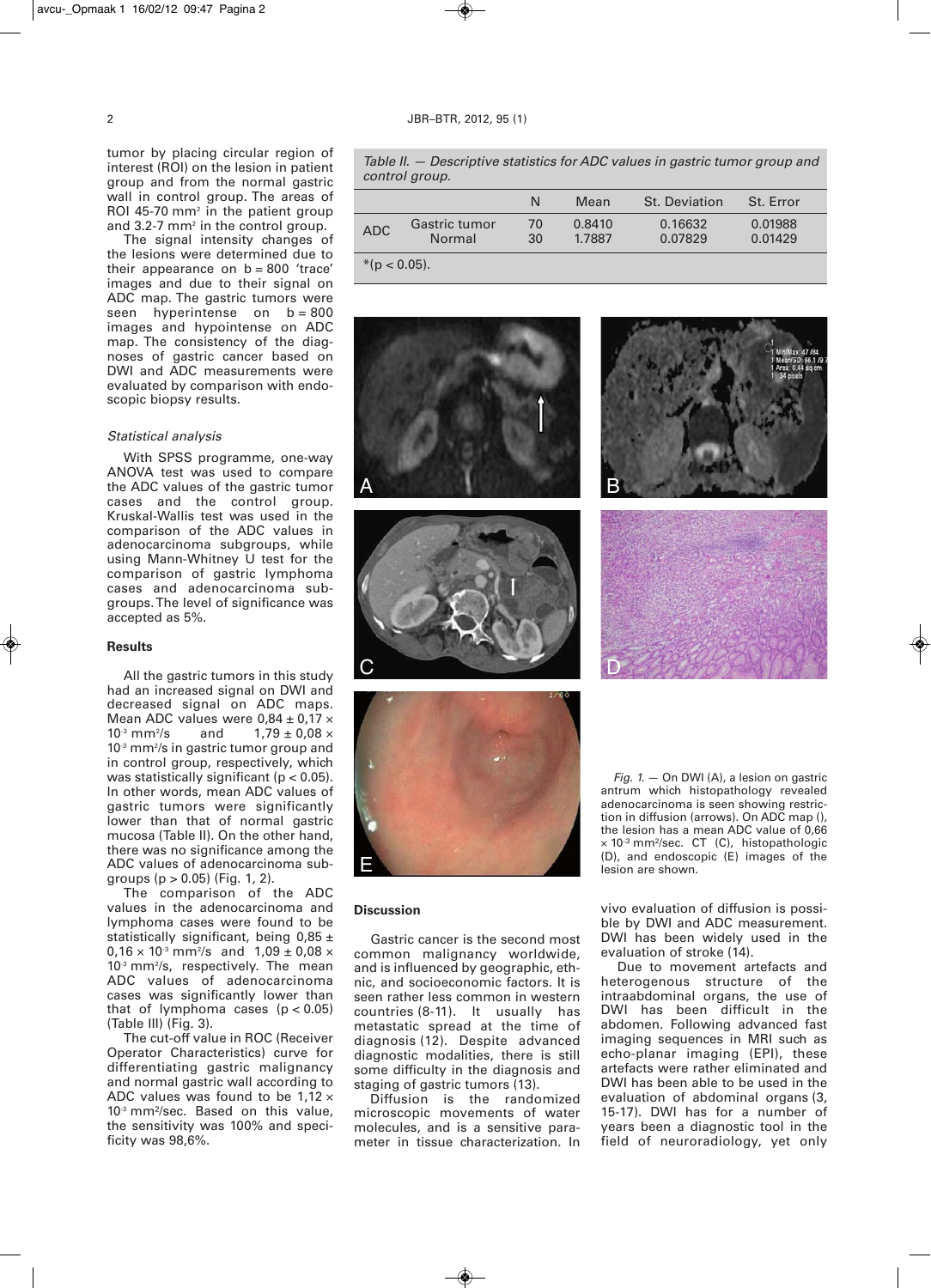

since the end of the 1990s, with the introduction of echoplanar imaging (EPI) and the use of sequences capable of performing diffusion studies during a single breath hold, has it found diagnostic applications at the level of the abdomen. The inherent sensitivity to motion and the magnetic susceptibility of Dw sequences nonetheless still create problems in the study of the abdomen due to artefacts caused by the heartbeat and intestinal peristalsis, as well as

E

restriction in diffusion (arrow). On ADC map (B), the lesion has a mean ADC value of 0,71  $\times$  10<sup>-3</sup> mm<sup>2</sup>/sec. CT (C), histopathologic (D), and endoscopic (E) images of the lesion are shown.

the presence of various parenchymal-gas interfaces (18). Most studies of abdominal DWI have been performed with ssEPI. The single-shot technique allows one to acquire images within a fraction of a second, effectively freezing physiologic motion (19).

A pilot study was performed in two volunteers; DWI without and with pulse triggering (in the same individual) did not show substantial differences in calculated ADC values

or image quality (data not shown). Thus, our investigation was performed with free breathing and without pulse triggering. Repetition times in a pulse-triggered sequence change in patients who are nervous, have an irregular pulse, or both.This can change the signal intensities of the DW MR images with a possible negative effect on the accuracy and image quality of the ADC maps. Obtaining images during normal respiration is a major advantage in the clinical routine (20).

Generally in biologic tissues, microscopic motion includes both the molecular diffusion of water and the blood microcirculation in the capillary network, and both diffusion and perfusion affect the ADC values. Selecting "b" values above 400 mm2/sec is shown to better differentiate malignancies from benign lesions. In high-grade tumors, the increased cellular density leads to decreased extracellular volume of the tumor and thus lower ADC values (21, 22). In our study, we measured ADC values using 'b' values as:  $b = 50$  mm<sup>2</sup>/sec,  $b = 400$  mm<sup>2</sup>/sec, and  $b = 800$  mm<sup>2</sup>/sec.

DWI is reported to be useful in the characterization and diagnosis of the tumors of liver, pancreas, ovary, colon, cervix, urinary bladder, prostate, and breast, with more restriction in diffusion and lower ADC values in malignant tumors than in benign ones (23-25). The results of our study are concordant with these studies.

The principle underlying DWI is that the thermal motion of water molecules in extracellular fluid enables the acquisition of images that reflect both histological structure and cellularity and therefore it can detect the changes of tissue structure at molecular level. It also enables the quantitative evaluation of apparent diffusion coefficient (ADC). Compared with benign lesions, diffusion of malignant tumors with high cellular tissue decreased and the ADC value in malignant tumors is lower than that of benign lesions. Several latest studies have shown that ADC has a potential for clinical appreciation in

*Table III. — Descriptive statistics for ADC values in adenocarcinoma and lymphoma cases.*

|                   |    | <b>Median</b> | Mean ADC | <b>St. Deviation</b> | Minimum | Maximum |  |
|-------------------|----|---------------|----------|----------------------|---------|---------|--|
| Adenocarcinoma    | 67 | 0.85          | 0.83     | 0.16                 | 0.40    | 1.10    |  |
| Lymphoma          | 3  | 1.09          | 1.09     | 0.08                 | 1.03    | 1.14    |  |
| * ( $p < 0.05$ ). |    |               |          |                      |         |         |  |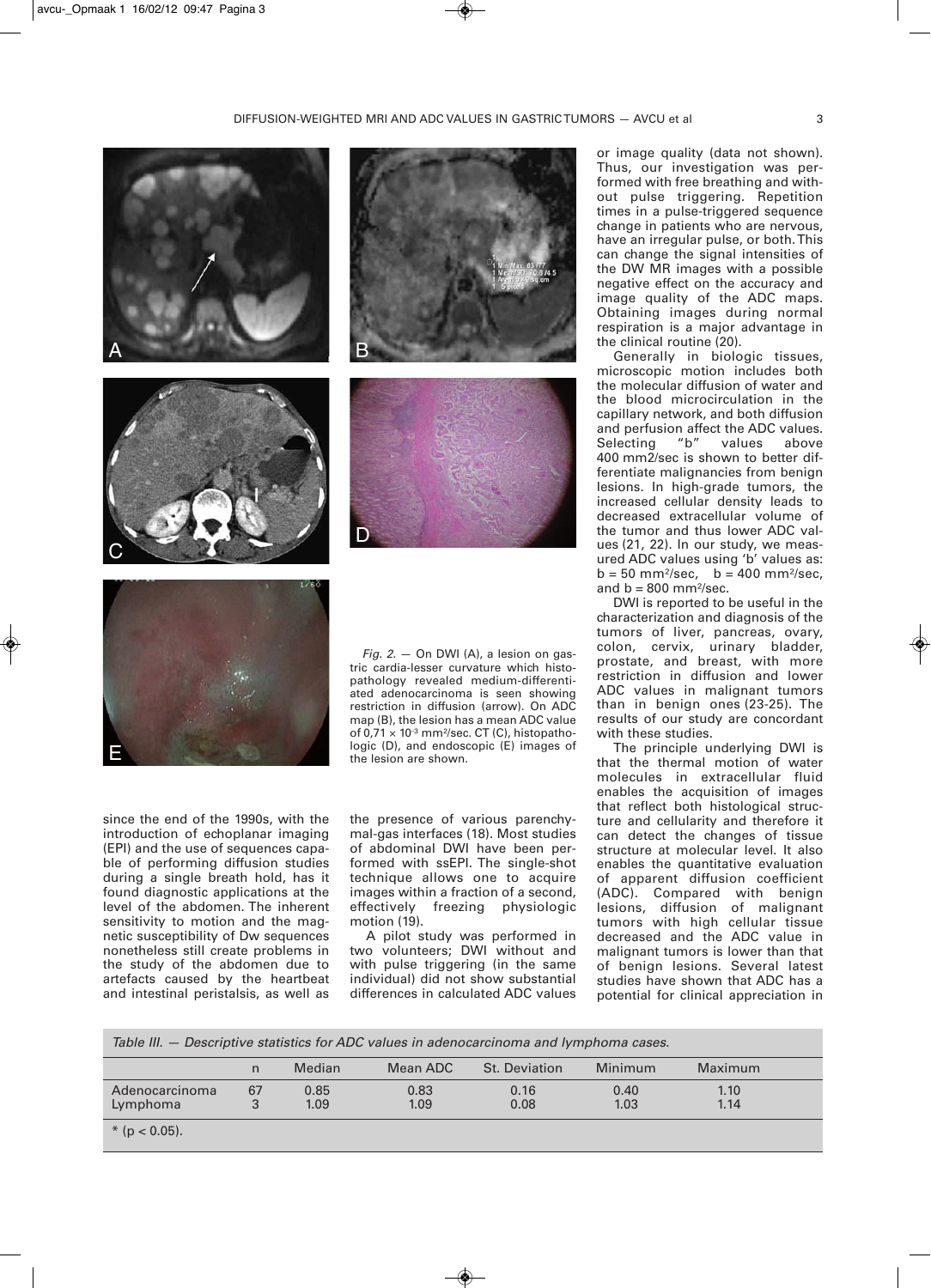



*Fig. 3.* — On DWI (A), a lesion (arrow) on gastric antrum which histopathology revealed diffuse large cell lymphoma is seen showing restriction in diffusion. On ADC map (), the lesion has a mean ADC value of 1,10x10<sup>-3</sup> mm²/sec. CT (C) image of the lesion is shown.

differentiating benign and malignant lesions with good specificity. On the other side, DWI, based on its imaging mechanism, could detect the changes of ADC in different tissues. Measurement of the ADC provides a quantitative estimate of the restrictive nature of the motion of water molecules within tissue for each voxel in a diffusion-weighted image. This study was thus designed to compare the ADC values between malignant lesions and normal gastric mucosa through EPI-DWI. Briefly, the higher the cellular density is, the lower the ADC value will be in DWI, and vice versa. For malignant tumors, they have a relatively high cellular density and therefore will produce a low ADC value on DWI, while for benign lesion, its density is generally low and thus will produce a high ADC value on DWI (20, 23).

In our study, mean ADC values were  $0.84 \pm 0.17 \times 10^{3}$  mm $^{2}/\mathrm{s}$  and  $1,79 \pm 0,08 \times 10^{3}$  mm<sup>2</sup>/s in gastric tumor group and in control group, respectively, mean ADC values of gastric tumors being significantly lower than that of normal gastric mucosa ( $p < 0.05$ ). On the other hand, there was no significance among the ADC values of adenocarcinoma subgroups (p > 0.05). Also, the mean ADC values in the adenocarcinoma group and lymphoma cases were  $0.85 \pm 0.16 \times 10^{3}$  mm $^{2}/s$ and  $1,09 \pm 0,08 \times 10^{3}$  mm²/s, respectively, the mean ADC values of the former being significantly lower than the latter ( $p < 0.05$ ). As far as we are concerned, our study is the first in the literature studying gastric tumors by quantitative measurement of ADC values.

Satashi et al. (13) studied 15 patients with gastric cancer, and found that DWI could describe highgrade gastric cancer by means of increased signal on DWI and decreased signal on ADC map.

One of the most important advantages of DWI is the capability of obtaining numerical data by means of ADC measurement, which can provide an estimation of malignancy potential of the lesions prior to histopathologic examination (24-26). In our study, we found a cut-off value in ROC curve for differentiating gastric malignancy and normal gastric wall according to ADC values, being  $1,12\times10^{3}$  mm<sup>2</sup>/sec, with a sensitivity of 100% and specificity of 98,6%.

To mention in a few words about the comparative role of PET/CT in the evaluation of gastric cancer, the sensitivity and accuracy of PET/CT were found to be inferior to those of contrast enhanced CT in the diagnosis of regional lymph node metastases, while its sensitivity, accuracy, positive predictive value, and negative predictive value were superior in the diagnosis of distant metastases (27).

In conclusion, DWI and ADC values can successfully differentiate gastric tumors from normal gastric mucosa, and we think DWI will have an increasing use in the future in the diagnosis and clinical analysis of gastric tumors. As for the question about the capability of DWI to estimate the nature of the gastric tumors, we think that further studies with a wide range of cases having different histopathologic subgroups should be carried out.

#### **References**

1. Chien D., Kwong K.K., Gress D.R.: MR diffusion imaging of cerebral infarction in humans. *AJNR Am J Neuroradiol*, 1992, 13: 1097-102.

- 2. Tsuruda J.S., Chew W.M., Moseley M.E., Norman D.: Diffusionweighted MR imaging of the brain: value of differentiating between extraaxial cysts and epidermoid tumors. *AJNR Am J Neuroradiol*, 1990, 11: 925-931.
- 3. Muller M.F., Prasad P., Siewert B., Nissenbaum M.A., Raptopoulos V., Edelman R.R.: Abdominal diffusion mapping with use of a whole-body echo-planar system. *Radiology*, 1994, 190: 475-478.
- 4. Kim T., Murakami T., Takahashi S., Hori M., Tsuda K., Nakamura H.: Diffusion-weighted single-shot echoplanar MR imaging for liver disease*. AJR*, 1999, 173: 393-398.
- 5. Namimoto T., Yamashita Y., Mitsuzaki K., Nakayama Y., Tang Y., Takahashi M.: Measurement of the apparent diffusion coefficient in diffuse renal disease by diffusion weighted echo-planar MR imaging. *J Magn Reson Imaging*, 1999, 9: 832- 837.
- 6. Naganawa S., Kawai H., Fukatsu H., Sakurai Y., Aoki I., Miura S., et al.: Diffusion weighted imaging of the liver: technical challenges and prospects for the future. *Magn Reson Med Sci*, 2005, 4: 175-186.
- 7. Yamasaki F., Kurisu K., Satoh K., Arita K., Sugiyama K., Ohtaki M., et al.: Apparent diffusion coefficient of human brain tumors at MR imaging. *Radiology*, 2005, 235: 985-991.
- 8. Dan Y.Y., So J.B., Yeoh K.G.: Endoscopic screening for gastric cancer. *Clin Gastroenterol Hepatol*, 2006, 4: 709-716.
- 9. Parkin D.M., Bray F., Ferlay J., Pisani P. Global cancer statistics, 2002. *CA Cancer J Clin*, 2005, 55: 74-108.
- 10. Ferlay J., Bray F., Parkin D.M., Pisani P., eds (2001). Globocan 2000: Cancer Incidence and Mortality. Worldwide (IARC Cancer Bases No. 5), Lyon, IARCPress.
- 11. Türkdogan MK., Akman N., Tuncer I., Uygan I., Kösem M., Ozel S., et al. Epidemiological aspects of endemic upper gastrointestinal cancers in Eastern Turkey. *Hepatogastro enterology*, 2005, 52: 496-500.
- 12. Gore R.M.: Gastric cancer. Clinical and pathologic features. *Radiol Clin North Am*, 1997, 35: 295-310.
- 13. Satashi S., Sasaki T., Nakagawa Y., Guiquing Z., Yamamoto F., Yamashita Y.: The usefulness of diffusion-weighted imaging (DWI) for the detection of gastric cancer. *Hepato gastro enterology*. 2007, 54: 1378-1381.
- 14. Le Bihan D., Turner R., Douek P., Patronas N.: Diffusion MR imaging: clinical applications. *AJR*, 1992, 159: 591-599.
- 15. Mürtz P., Flacke S., Träber F., van den Brink J.S., Gieseke J., Schild H.H.: Abdomen: diffusion-weighted MR imaging with pulse-triggered singleshot sequences. *Radiology*, 2002, 224: 258-264.
- 16. Namimoto T., Yamashita Y., Sumi S., Tang Y., Takahashi M. Focal liver<br>masses: characterization with characterization